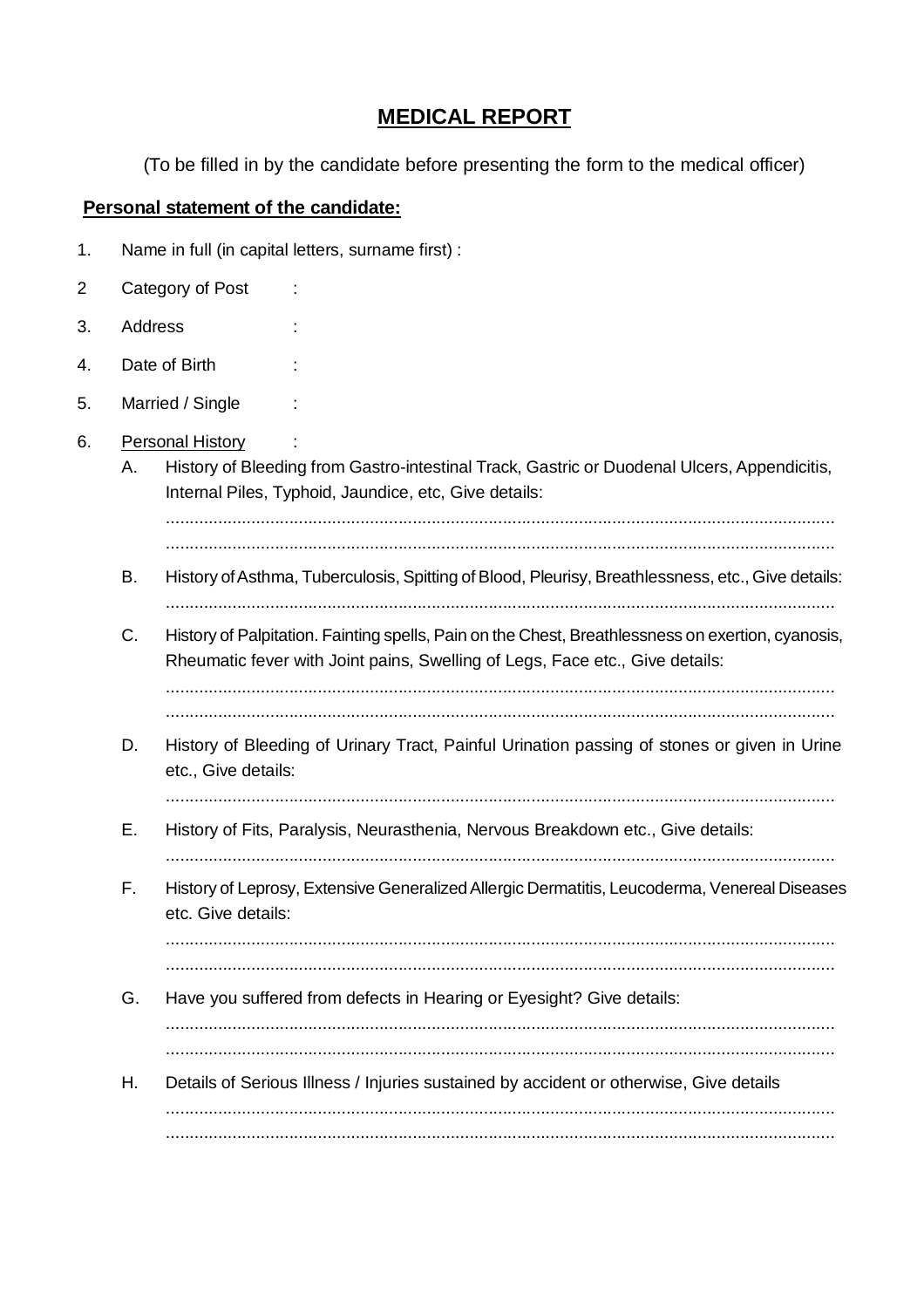|    | I.  | Details of Surgical Operations undergone:                      |                                                                                       |
|----|-----|----------------------------------------------------------------|---------------------------------------------------------------------------------------|
|    | J.  |                                                                | Is there any other item in your Medical History which you have not already mentioned? |
|    |     | K. Have you ever tested for HIV ? If so, what was the result ? |                                                                                       |
| 7. |     | Family History:                                                |                                                                                       |
|    | a)  |                                                                |                                                                                       |
|    | b)  | <b>Tuberculosis</b>                                            |                                                                                       |
|    | C)  | <b>Kidney Disease</b>                                          |                                                                                       |
|    | b)  | Any other serious ailment                                      |                                                                                       |
|    | 08. | For female candidates only:                                    |                                                                                       |
|    | a)  | <b>Menstrual History</b>                                       |                                                                                       |
|    | b)  | Date of L.M.P.                                                 |                                                                                       |
|    | C)  | Any Evidence of Pregnancy                                      |                                                                                       |
|    | d)  | History of Diseases of Uterus                                  |                                                                                       |
|    |     | Cervix, Ovaries or Breasts                                     |                                                                                       |

I hereby declare that the above statements are correct to the best of my knowledge and that any incorrect, suppressed information will render me liable for termination of my services in the Bank.

PLACE:

DATE : CONSERVITY (Signature / Thumb impression of the Candidate)

Signed in my presence

Signature of Authorised / Designated Doctor

The candidate may please note that they would have no right to appeal against the decision of the Medical Examiner. If, however, the Bank is satisfied on the basis of the evidence produced before it, of the possibility of error of Judgement in the decision of the Medical Examiner, it is open to the Bank to allow an appeal to the Medical Board, which will be constituted by the Bank. Such evidence should however, be submitted by the candidate within one month of the date of communication in which the decision of the Medical Examiner is advised to him/her. If the setting up of Medical Board is decided by the Bank, the candidate will be called upon to deposit a sum of Rs. 50/- for the purpose. If, found medically fit by the Medical Board, this deposit would be refunded to the candidate. It will otherwise be forfeited. The Report of the Medical Board is final and will not be subjected to review by any other Specialist Panel or Board.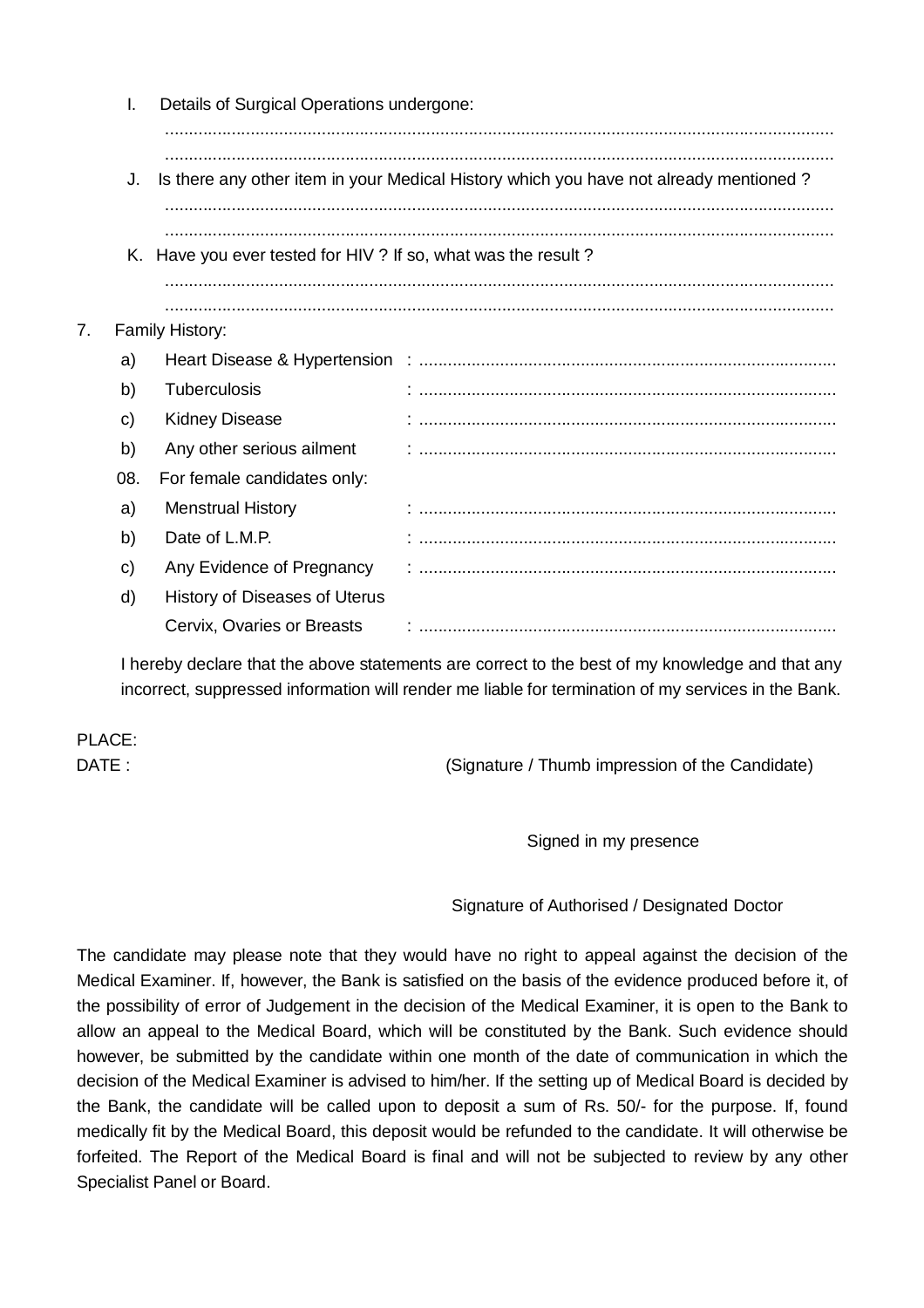## **REPORT OF THE MEDICAL EXAMINER**

| Name of the Candidate |                  |                                      |  |                             |                               |                          |  |
|-----------------------|------------------|--------------------------------------|--|-----------------------------|-------------------------------|--------------------------|--|
|                       |                  | Category of the Post                 |  |                             |                               |                          |  |
|                       |                  | 01. General Development              |  |                             |                               |                          |  |
|                       | <b>Nutrition</b> |                                      |  |                             | THINAVERAGEOBESE.             |                          |  |
|                       |                  | <b>Best Weight</b>                   |  |                             |                               |                          |  |
|                       |                  | Any recent changes in weight:        |  |                             |                               |                          |  |
|                       | Height.          |                                      |  |                             |                               |                          |  |
|                       |                  | Temperature :                        |  |                             |                               |                          |  |
|                       |                  | Girth of Chest                       |  |                             |                               |                          |  |
|                       |                  |                                      |  |                             |                               |                          |  |
|                       |                  | <b>Identification Marks</b>          |  |                             |                               |                          |  |
|                       |                  |                                      |  |                             |                               |                          |  |
| 02.                   | <b>SKIN</b>      |                                      |  |                             |                               |                          |  |
| 3.                    | <b>EYES</b>      |                                      |  |                             |                               |                          |  |
|                       | (a)              | Whether vision is Normal             |  |                             |                               |                          |  |
|                       |                  | If not, is it capable of being       |  |                             |                               |                          |  |
|                       |                  | corrected to 6/6 with glasses?       |  |                             |                               |                          |  |
|                       |                  | (Not with Contact Lenses)            |  |                             |                               |                          |  |
|                       | (b)              | If the candidate is referred         |  |                             |                               |                          |  |
|                       |                  | to an Eye Surgeon, what              |  |                             |                               |                          |  |
|                       |                  | are the Surgeon's observations       |  |                             |                               |                          |  |
|                       |                  | in respect of the following:         |  |                             |                               |                          |  |
|                       |                  | 1. Any Disease<br>2. Night Blindness |  |                             |                               |                          |  |
|                       |                  | 3. Defect in Colour Vision           |  |                             |                               |                          |  |
|                       |                  | 4. Field Vision                      |  |                             |                               |                          |  |
|                       |                  | 5. Visual Acuity                     |  |                             |                               |                          |  |
|                       |                  | 6. Fundus Examination                |  |                             |                               |                          |  |
|                       |                  | <b>ACUITY OF VISION</b>              |  | <b>NAKED</b><br><b>EYES</b> | <b>WITH</b><br><b>GLASSES</b> | <b>STRENGTH OF GLASS</b> |  |
|                       |                  | <b>Distant Vision:</b>               |  |                             |                               |                          |  |
|                       |                  | <b>Right Eye</b>                     |  |                             |                               |                          |  |

| Right Eye                       |  |  |  |
|---------------------------------|--|--|--|
| : Left Eye                      |  |  |  |
| <b>Near Vision</b><br>$\sim 10$ |  |  |  |
| <b>Right Eye</b>                |  |  |  |
| : Left Eve                      |  |  |  |
| Hypermetropia -                 |  |  |  |
| (Manifest) Right Eye            |  |  |  |
|                                 |  |  |  |

**Remarks of Ophthalmologist:**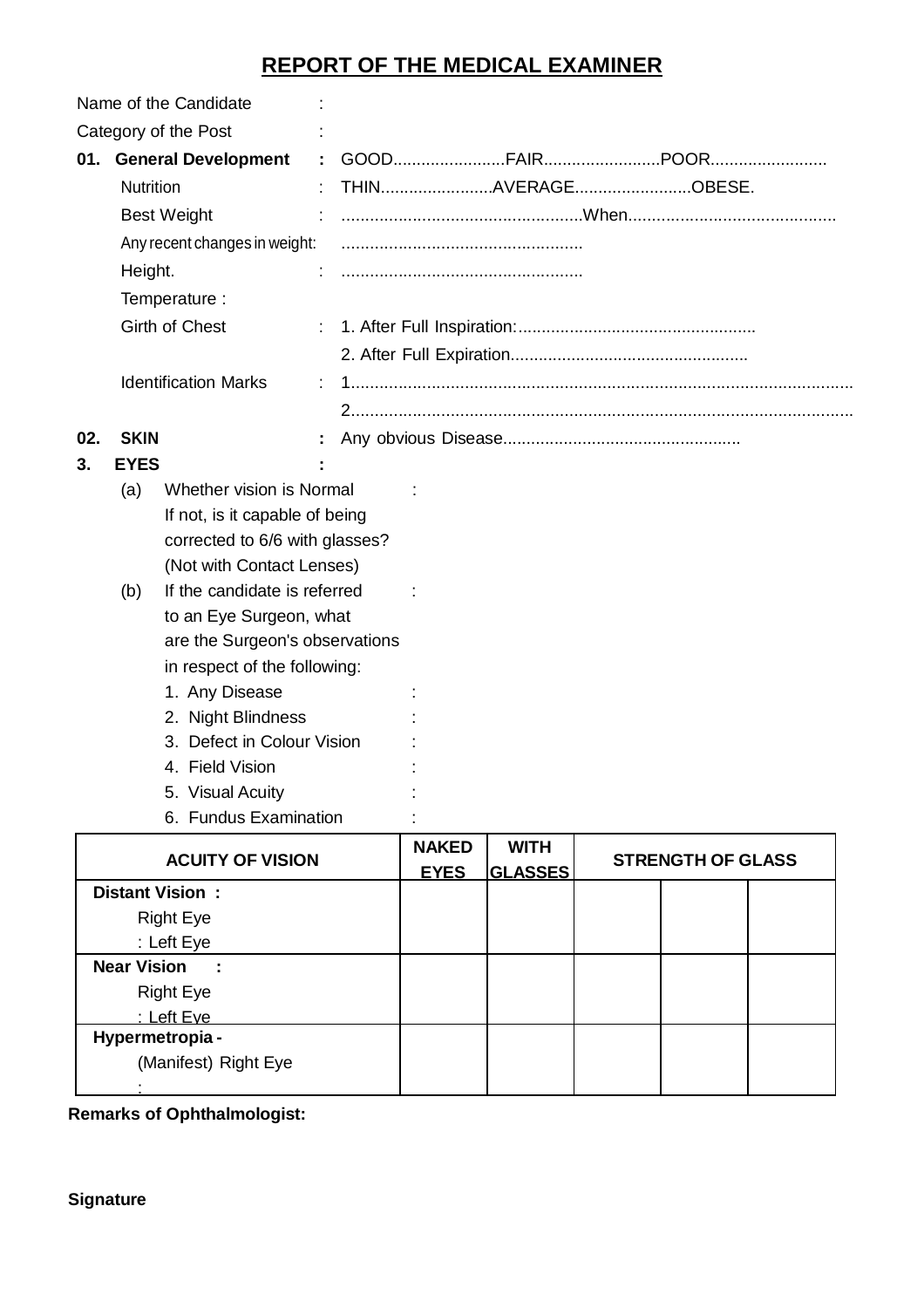| 04  | <b>Ears Inspection</b>                                                  |                                                                      |                                                                                   |
|-----|-------------------------------------------------------------------------|----------------------------------------------------------------------|-----------------------------------------------------------------------------------|
|     | Hearing - Right Ear                                                     |                                                                      |                                                                                   |
|     | Left Ear                                                                |                                                                      |                                                                                   |
| 05. | <b>Glands</b>                                                           |                                                                      |                                                                                   |
| 06. | <b>Conditions of Teeth</b>                                              |                                                                      |                                                                                   |
| 07. | <b>Respiratory System:</b>                                              |                                                                      |                                                                                   |
|     |                                                                         |                                                                      | Does the physical examination reveal anything abnormal in the respiratory organs? |
|     | If yes, explain fully:                                                  |                                                                      |                                                                                   |
| 08. | <b>Circulatory System:</b>                                              |                                                                      |                                                                                   |
|     | a) Heart                                                                |                                                                      |                                                                                   |
|     | b) Blood Pressure                                                       |                                                                      |                                                                                   |
|     |                                                                         |                                                                      |                                                                                   |
|     | 09. Abdomen                                                             |                                                                      |                                                                                   |
|     |                                                                         |                                                                      |                                                                                   |
|     | a) Palpable                                                             |                                                                      |                                                                                   |
|     |                                                                         |                                                                      |                                                                                   |
| 10. | b) Hemorrhoids                                                          |                                                                      |                                                                                   |
|     | <b>Nervous System:</b><br>Indication of nervous or mental disabilities: |                                                                      |                                                                                   |
|     |                                                                         |                                                                      |                                                                                   |
| 11. |                                                                         |                                                                      |                                                                                   |
|     |                                                                         |                                                                      |                                                                                   |
| 12. |                                                                         | Genito - Urinary System: Any evidence of Hydrocele, Varicocele etc.: |                                                                                   |
| 13. | Urinary System:                                                         |                                                                      |                                                                                   |
|     |                                                                         |                                                                      |                                                                                   |
|     |                                                                         |                                                                      |                                                                                   |
|     |                                                                         |                                                                      |                                                                                   |
| 14. |                                                                         |                                                                      |                                                                                   |
|     |                                                                         |                                                                      |                                                                                   |
| 15. |                                                                         |                                                                      |                                                                                   |
| 16. |                                                                         |                                                                      |                                                                                   |
|     |                                                                         |                                                                      |                                                                                   |
|     |                                                                         |                                                                      |                                                                                   |
|     |                                                                         |                                                                      |                                                                                   |